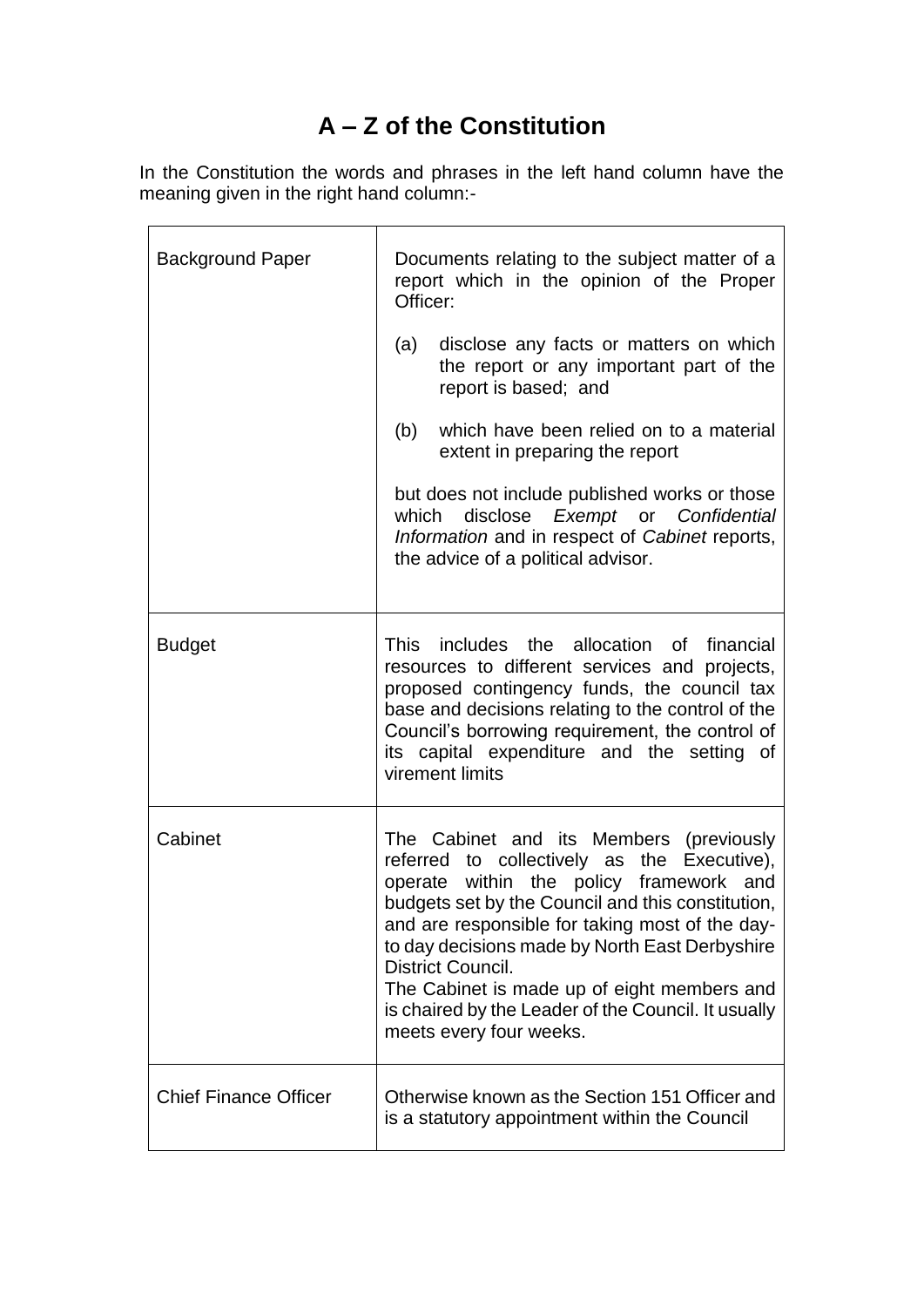| <b>Chairman of the Council</b>  | The Chairman of the Council is the civic and<br>ceremonial head of the District.                                                                                                                                                                                                                                                                                                                                                                                                                                                                     |  |
|---------------------------------|------------------------------------------------------------------------------------------------------------------------------------------------------------------------------------------------------------------------------------------------------------------------------------------------------------------------------------------------------------------------------------------------------------------------------------------------------------------------------------------------------------------------------------------------------|--|
|                                 | The Chairman is elected annually to:<br>to promote the Council's Constitution and<br>ensure that it is followed during Council<br>Meetings.<br>to chair or manage our Council Meetings so<br>that it can carry out the business of the day<br>in the interest of the community.<br>to make sure that the Council Meeting is a<br>forum for debate<br>to make sure that the Council Meeting is a<br>place at which councillors who are not<br>members of the Cabinet, can hold the<br>members of the Cabinet to account for their<br>decision-making. |  |
| <b>Confidential Information</b> | Information given to the Council by a<br>Government Department on terms which forbid<br>its public disclosure or information which cannot<br>be publicly disclosed by Court Order.                                                                                                                                                                                                                                                                                                                                                                   |  |
| <b>Contracts Rules</b>          | Provide a corporate framework for<br>the<br>procurement of all goods, services and works<br>for the Council                                                                                                                                                                                                                                                                                                                                                                                                                                          |  |
| <b>Council Functions</b>        | The local authority functions which by law<br>cannot be carried out by the Cabinet                                                                                                                                                                                                                                                                                                                                                                                                                                                                   |  |
| <b>Council Meeting</b>          | When all Councillors attend a formal meeting<br>held in the Council Chamber and chaired by the<br><b>Chairman of the Council</b>                                                                                                                                                                                                                                                                                                                                                                                                                     |  |
| <b>Council Rules</b>            | Set out how meetings of the Council and most<br>Committees will be conducted                                                                                                                                                                                                                                                                                                                                                                                                                                                                         |  |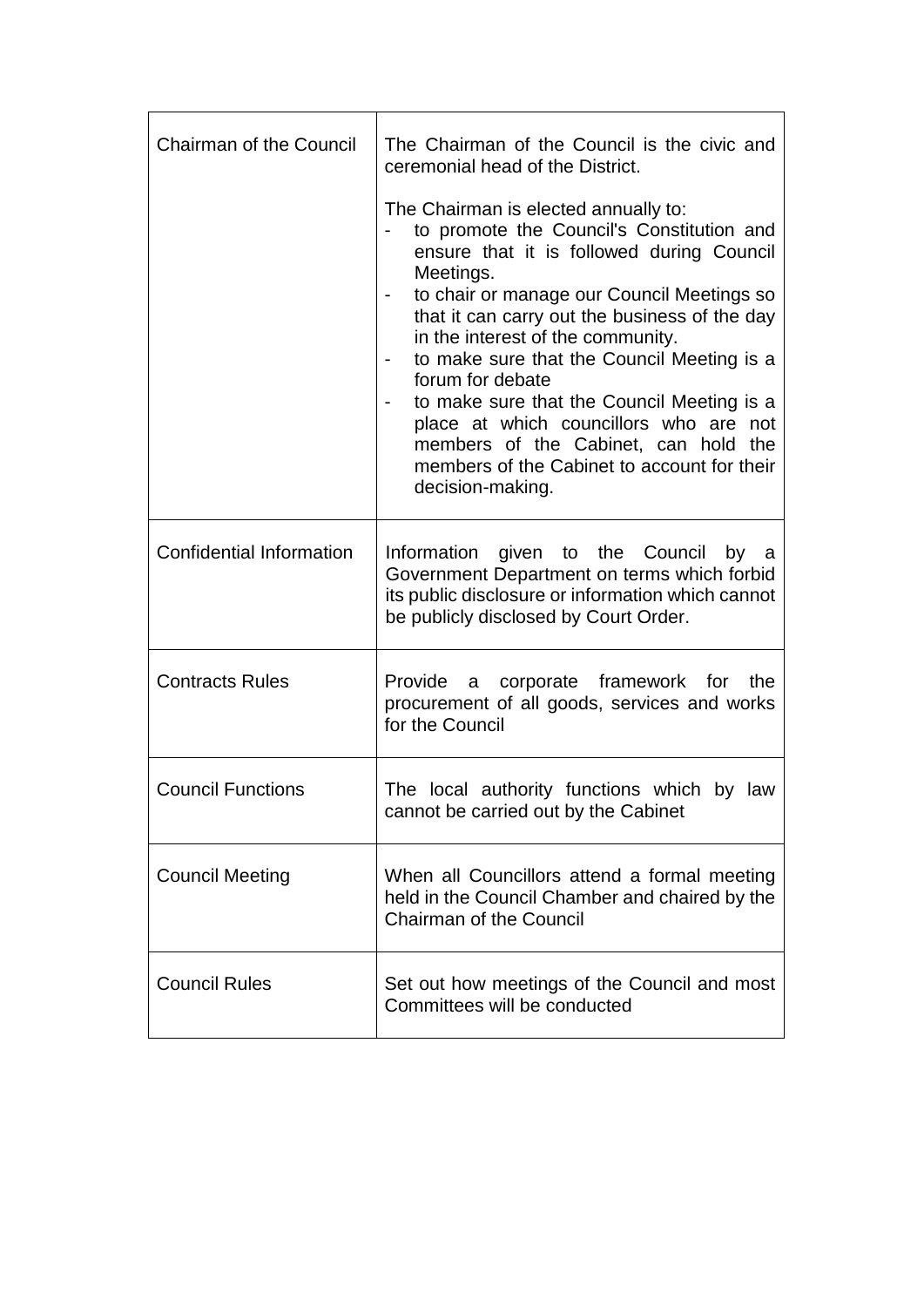| Councillor                 | Sometimes known as a 'Member' a councillor<br>represents his or her ward on the council and<br>acts as an advocate and decision-maker for<br>local issues.<br>To find out who your councillor is and to see a<br>map of the wards please go to our Councillor<br>Webpages.            |
|----------------------------|---------------------------------------------------------------------------------------------------------------------------------------------------------------------------------------------------------------------------------------------------------------------------------------|
|                            |                                                                                                                                                                                                                                                                                       |
| Designated Office          | The office designated for the posting and<br>inspection of notices of meetings in the Access<br>to Information Rules - the District Council<br>Offices, 2013 Mill Lane, Wingerworth,<br>Chesterfield                                                                                  |
| <b>Standards Committee</b> | A Committee of Councillors which helps<br>Councillors achieve high standards of ethical<br>behaviour                                                                                                                                                                                  |
| <b>Executive Functions</b> | Can only carried out by the Cabinet, a<br>committee of the Cabinet, an officer, another<br>authority, or by joint arrangements                                                                                                                                                        |
| <b>Exempt Information</b>  | Information falling within any of the 7 categories<br>12A of the Local<br>in Schedule<br>defined<br>Government Act 1972 as amended and set out<br>in a table following this $A - Z$ of the Constitution.                                                                              |
| <b>Five Clear Days</b>     | A period of five days, excluding the day of the<br>meeting, the day on which the meeting is called,<br>weekends and bank holidays during which<br>copies of the agenda and reports of a meeting<br>must normally be available for inspection under<br>the Access to Information Rules |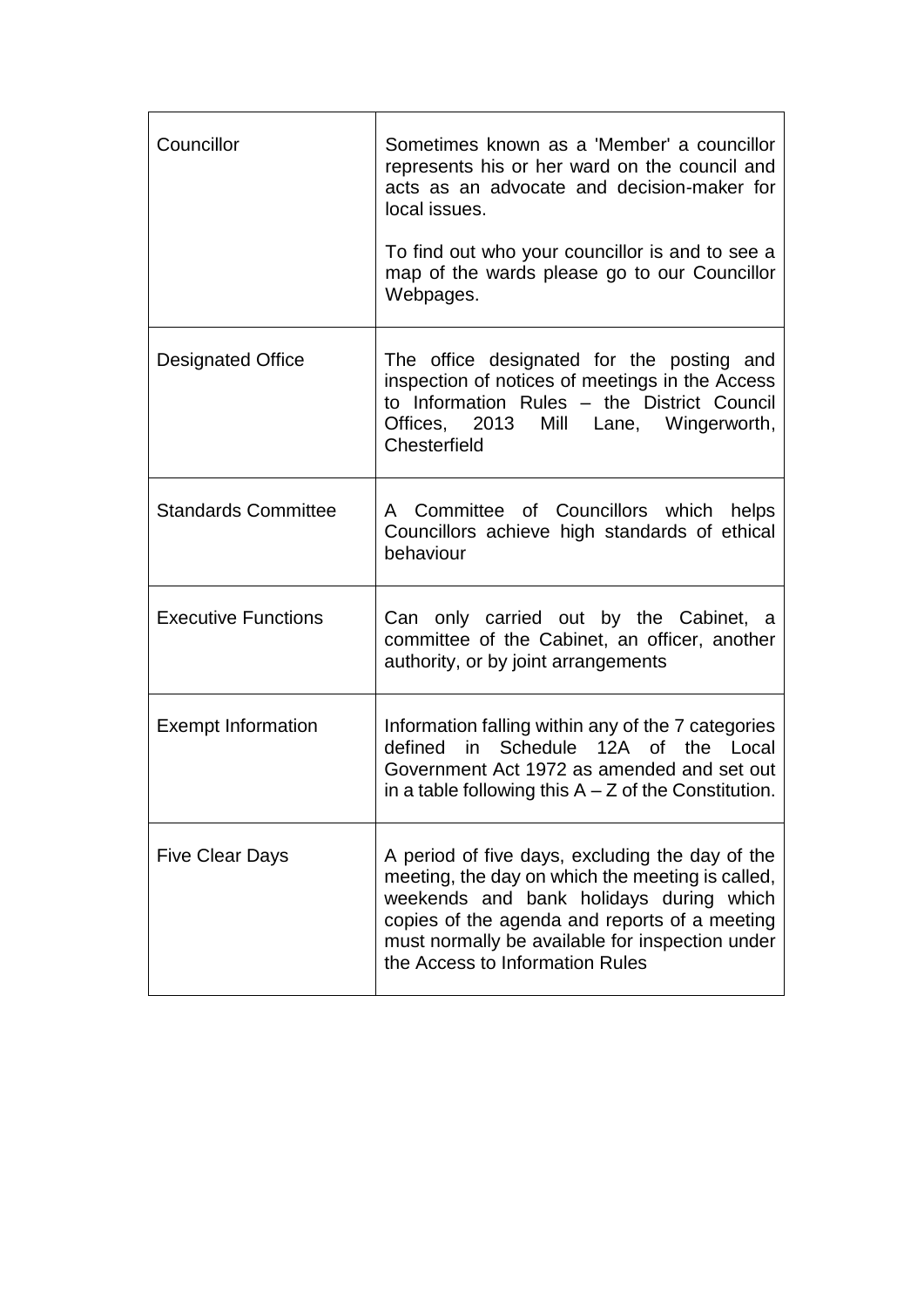| <b>Head of Paid Service</b>  | Every council has to have a Head of Paid Service,<br>who is ultimately responsible for the councils'<br>delivery of good services and is responsible for<br>reporting to the Council on how staff are<br>organised and deployed.                                                                                                                                                                     |  |
|------------------------------|------------------------------------------------------------------------------------------------------------------------------------------------------------------------------------------------------------------------------------------------------------------------------------------------------------------------------------------------------------------------------------------------------|--|
| <b>Housing Land Transfer</b> | approval or adoption of applications<br>The<br>(including in draft form) to the Secretary of State<br>for approval of a programme of disposal of 500 or<br>more properties to a person under the Leasehold<br>Reform, Housing and Urban Development Act<br>1993 or to dispose of land used for residential<br>purposes where approval is required under<br>sections 32 or 43 of the Housing Act 1985 |  |
| <b>Key Decision</b>          | A decision taken by the Cabinet, a committee of<br>the Cabinet, an area or joint committee in<br>connection with the discharge of an Executive<br>Function and which is likely:                                                                                                                                                                                                                      |  |
|                              | (a)<br>to result in the Council spending or saving<br>£100,000 or over in relation to revenue or<br>£250,000 or more in relation to Capital; or                                                                                                                                                                                                                                                      |  |
|                              | (b)<br>to be significant in terms of its effects on<br>communities living or working in an area<br>comprising two or more Wards in the<br>District.                                                                                                                                                                                                                                                  |  |
|                              | For the purposes of (b) above and any issue<br>which, in the opinion of the Leader of the Council,<br>is likely to have an impact on people shall be<br>regarded as significant in terms of impact on<br>communities. In deciding whether an issue is<br>significant the Leader shall have regard:                                                                                                   |  |
|                              | - to whether the decision may incur a significant<br>social, economic or environmental risk                                                                                                                                                                                                                                                                                                          |  |
|                              | - to the likely extent of the impact of the decision<br>both within and outside the District                                                                                                                                                                                                                                                                                                         |  |
|                              | - to whether the decision is likely to be a matter of<br>political controversy                                                                                                                                                                                                                                                                                                                       |  |
|                              | - to the extent to which the decision is likely to<br>result in substantial public interest                                                                                                                                                                                                                                                                                                          |  |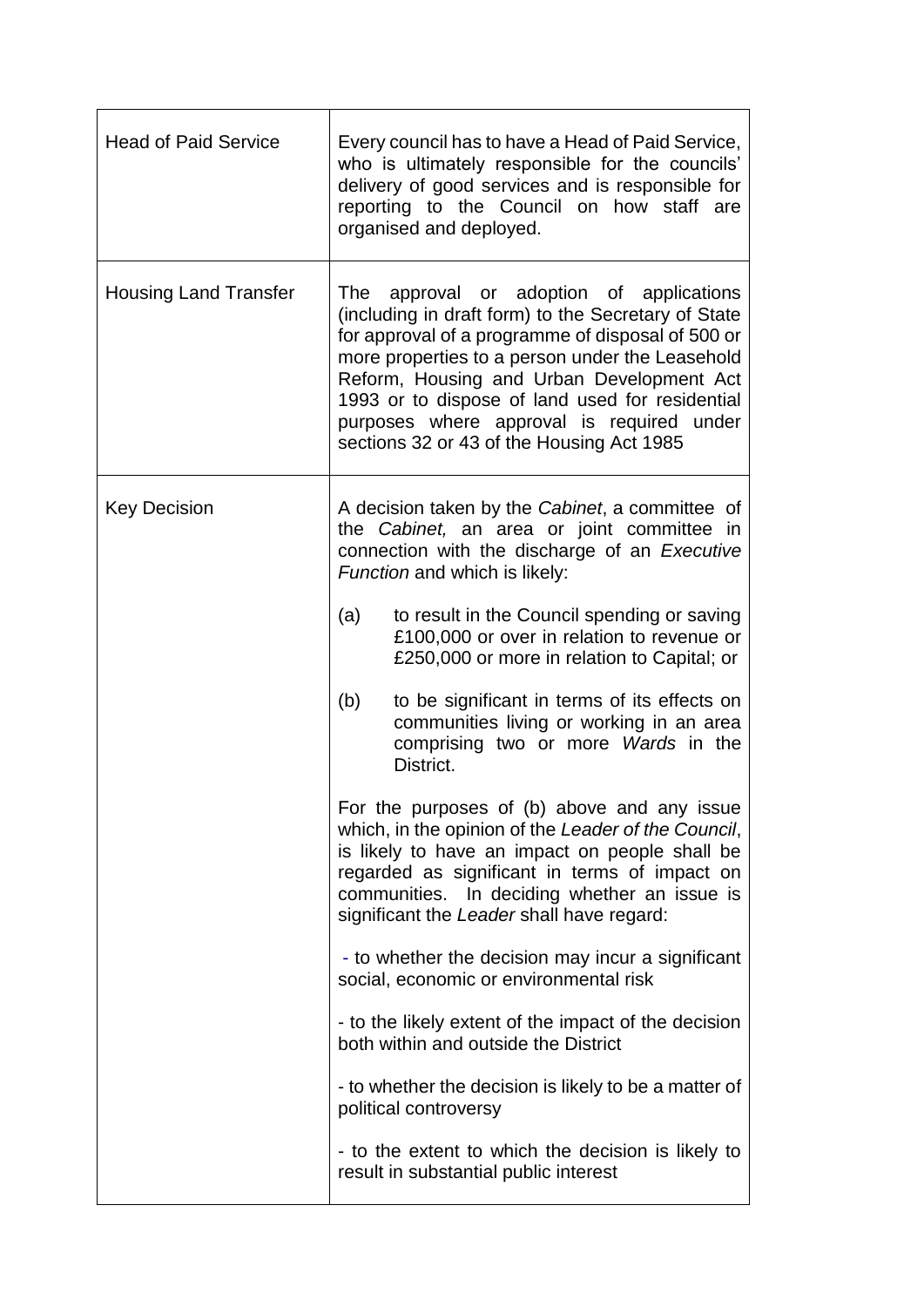| Leader of the Council     | The Leader of the Council must lead the cabinet<br>in their decision-making and at North East<br>Derbyshire is elected by the Council. The Leader<br>of the Council is the political Head of the Council<br>and will appoint his/her Cabinet.                                                                                                                                                                                                                                                                                                                                                                       |  |
|---------------------------|---------------------------------------------------------------------------------------------------------------------------------------------------------------------------------------------------------------------------------------------------------------------------------------------------------------------------------------------------------------------------------------------------------------------------------------------------------------------------------------------------------------------------------------------------------------------------------------------------------------------|--|
| Meeting                   | A meeting of:-<br>the Council Meeting<br>(a)<br>(b) the Scrutiny Committees<br>the Standards Committee<br>(c)<br>the Planning Committee<br>(d)<br>(e)<br>the Licensing Committee<br>Or a public meeting of the Cabinet, called in<br>accordance with the Access to Information Rules.                                                                                                                                                                                                                                                                                                                               |  |
| <b>Monitoring Officer</b> | A statutory officer responsible for maintaining an<br>up to date version of the Constitution and for<br>contributing to the promotion and maintenance of<br>high standards of conduct by Members through<br>support to the Standards Committee                                                                                                                                                                                                                                                                                                                                                                      |  |
| <b>Parish Member</b>      | A member of the Standards Committee who is<br>also a member of a parish council wholly or<br>mainly in the District.                                                                                                                                                                                                                                                                                                                                                                                                                                                                                                |  |
| <b>Policy Framework</b>   | The following plans and strategies:-<br><b>Community Safety Partnership Plan</b><br>Corporate Plan ("Making a Difference")<br><b>Food Law Enforcement Plan</b><br>Governance Arrangements (changes to the<br>Constitution, new executive arrangements<br>and changes to the Petitions Scheme and<br>local Code of Conduct)<br>Housing Revenue Account Business Plan<br><b>Licensing Policy Statement</b><br><b>Local Plan</b><br><b>Medium Term Financial Plan</b><br>Pay Policy Statement (Localism Act)<br>$\bullet$<br><b>Sustainable Community Strategy</b><br><b>Treasury Management Strategy</b><br>$\bullet$ |  |
| <b>Scrutiny Rules</b>     | Which set out how the Committees function<br>including the structure of the Scrutiny process.                                                                                                                                                                                                                                                                                                                                                                                                                                                                                                                       |  |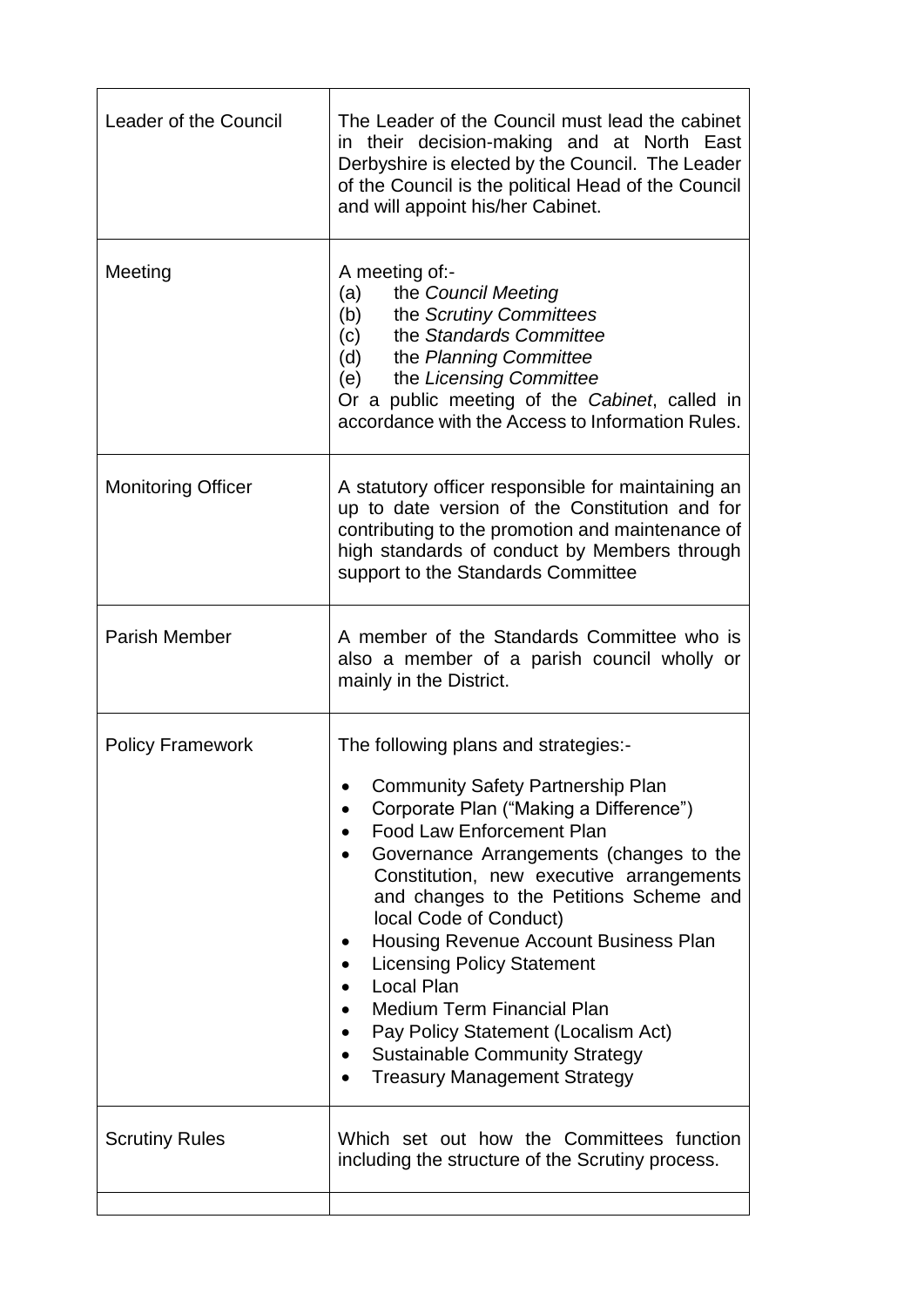| Officers/Senior  <br>Senior<br>Managers | In this document Senior Officer and Senior<br>Managers refer to the Directors and Heads of<br>Service                                                                                      |  |
|-----------------------------------------|--------------------------------------------------------------------------------------------------------------------------------------------------------------------------------------------|--|
| Strategic Alliance                      | A partnership that the District Council has with<br>Bolsover District Council whose aim is to make<br>necessary efficiency savings and maintain quality<br>of services to residents.       |  |
| Ward                                    | A geographical area of the District represented by<br>one or more Councillors                                                                                                              |  |
| <b>Ward Scheme</b>                      | A scheme by the Local Government Commission<br>and approved by the Secretary of State setting<br>out the <i>Wards</i> of the District and how many<br>Councillors will represent each Ward |  |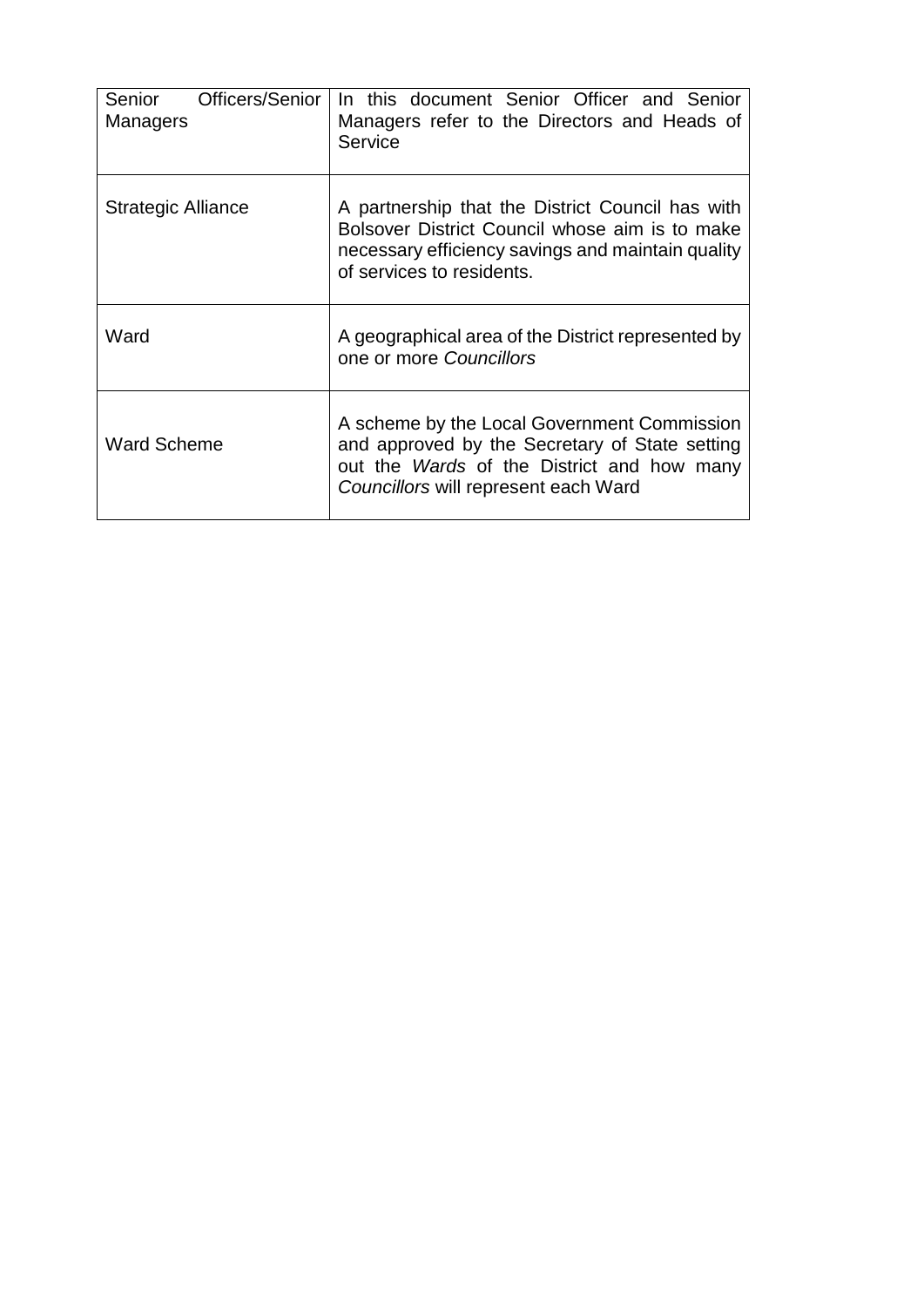| <b>Description of Exempt</b><br><b>Information (defined</b><br>terms underlined) |                                                                                                                                                         | Interpretation                                                                                                                                                                                                              | Qualification                                                                                                                                                                                                                                                                          |
|----------------------------------------------------------------------------------|---------------------------------------------------------------------------------------------------------------------------------------------------------|-----------------------------------------------------------------------------------------------------------------------------------------------------------------------------------------------------------------------------|----------------------------------------------------------------------------------------------------------------------------------------------------------------------------------------------------------------------------------------------------------------------------------------|
|                                                                                  |                                                                                                                                                         |                                                                                                                                                                                                                             | Information is not<br>exempt information if it<br>relates to proposed<br>development for which<br>the local planning<br>authority may grant itself<br>planning permission<br>pursuant to regulation 3<br>of the Town and Country<br><b>Planning General</b><br><b>Regulations 1992</b> |
| 1.                                                                               | Information relating to<br>any individual                                                                                                               |                                                                                                                                                                                                                             | Exempt information if,<br>and so long as, in all the<br>circumstances of the<br>case, the public interest<br>in maintaining the<br>exemption outweighs the<br>public interest in<br>disclosing the<br>information                                                                      |
| 2.                                                                               | Information which is<br>likely to reveal the<br>identity of an individual                                                                               |                                                                                                                                                                                                                             | Exempt information if,<br>and so long as, in all<br>circumstances of the<br>case, the public interest<br>in maintaining the<br>exemption outweighs the<br>public interest in<br>disclosing the<br>information                                                                          |
| 3.                                                                               | Information relating to<br>the financial or<br>business affairs of any<br>particular person<br>(including the authority<br>holding that<br>information) | The authority is a reference<br>to the principal council or,<br>as the case may be, the<br>board, committee or sub-<br>committee in relation to<br>whose proceedings or<br>documents the question<br>whether information is | Exempt information if,<br>and so long as, in all the<br>circumstances of the<br>case, the public interest<br>in maintaining the<br>exemption outweighs the<br>public interest in<br>disclosing the<br>information                                                                      |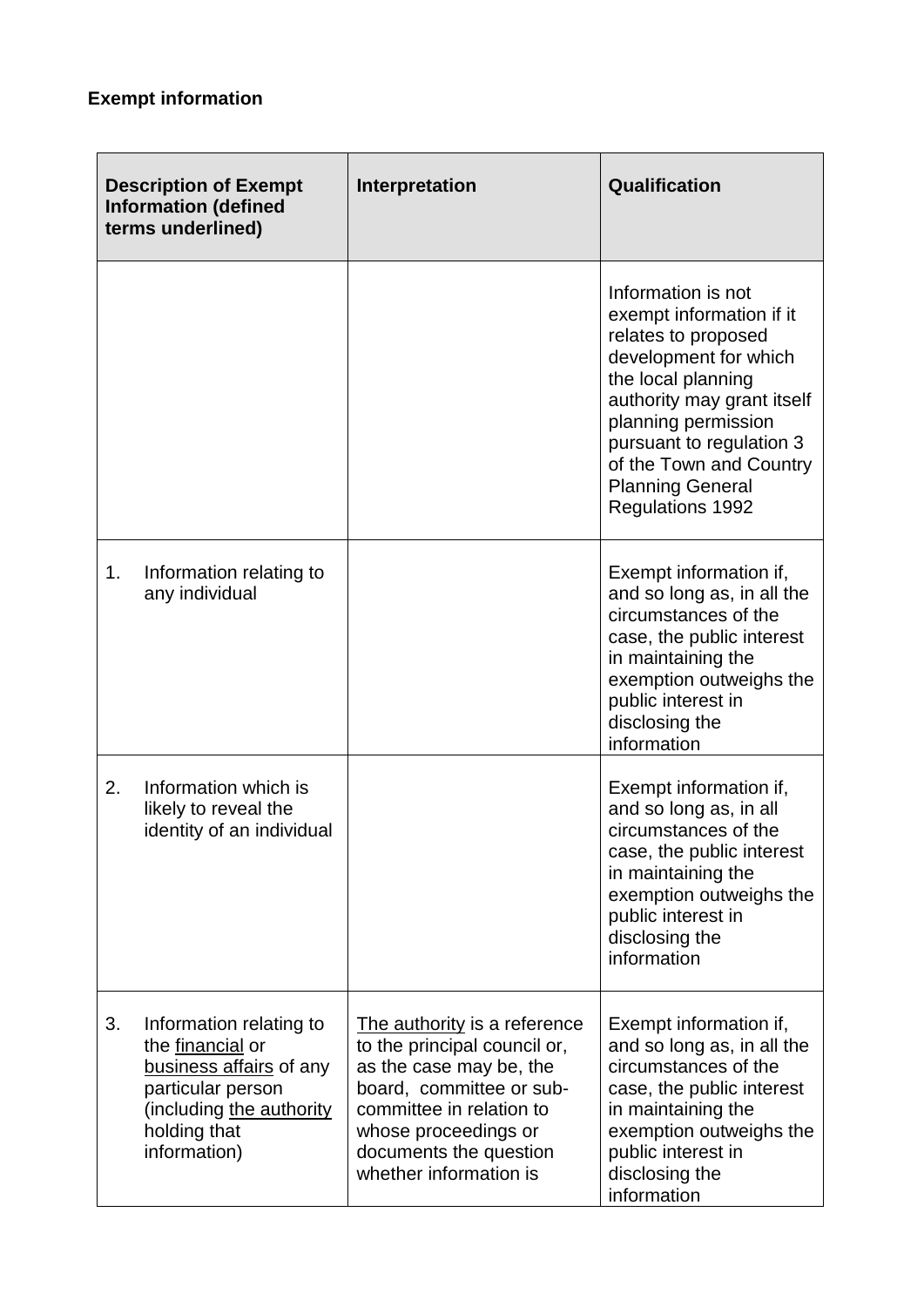| <b>Description of Exempt</b><br><b>Information (defined</b><br>terms underlined)                                                                                                                                                                                                                                        | Interpretation                                                                                                                                                                                                                                                                                                                                                                                                                                    | Qualification                                                                                                                                                                                                                                                                                                                                                                                                                                             |
|-------------------------------------------------------------------------------------------------------------------------------------------------------------------------------------------------------------------------------------------------------------------------------------------------------------------------|---------------------------------------------------------------------------------------------------------------------------------------------------------------------------------------------------------------------------------------------------------------------------------------------------------------------------------------------------------------------------------------------------------------------------------------------------|-----------------------------------------------------------------------------------------------------------------------------------------------------------------------------------------------------------------------------------------------------------------------------------------------------------------------------------------------------------------------------------------------------------------------------------------------------------|
|                                                                                                                                                                                                                                                                                                                         | exempt or not falls to be<br>determined<br><b>Financial or business affairs</b><br>includes contemplated, as<br>well as past or current<br>activities<br>Registered in relation to<br>information required to be<br>registered under the<br>Building Societies Act 1986,<br>means recorded in the<br>public file of any building<br>society (within<br>the meaning of the Act)                                                                    | Information falling within<br>paragraph 3 is not<br>exempt information by<br>virtue of that paragraph<br>if it is required to be<br>registered under -<br>the Companies Act<br>(a)<br>1985<br>(b)<br>the Friendly<br>Societies Act 1974<br>the Friendly Society<br>(c)<br><b>Act 1992</b><br>the Industrial and<br>(d)<br><b>Provident Societies</b><br>Act 1965 to 1978<br>the Building<br>(e)<br>Societies Act 1986<br>the Charities Act<br>(f)<br>1993 |
| Information relating to<br>4.<br>any consultations or<br>negotiations, or<br>contemplated<br>consultations or<br>negotiations, in<br>connection with any<br>labour relations matter<br>arising between the<br>authority or a Minister<br>of the Crown and<br>employees of, or office<br>holders under, the<br>authority | The authority is reference to<br>the principal council or, as<br>the case may be, the board,<br>committee or sub-committee<br>in relation to whose<br>proceedings or documents<br>the question whether<br>information is exempt or not<br>falls to be determined<br><b>Employee</b> means a person<br>employed under a contract<br>of service<br><b>Labour relations matter</b><br>means:<br>any of the matters<br>(a)<br>specified in paragraphs | Exempt information if,<br>and so long as, in all the<br>circumstances of the<br>case, the public interest<br>in maintaining the<br>exemption outweighs the<br>public interest in<br>disclosing the<br>information                                                                                                                                                                                                                                         |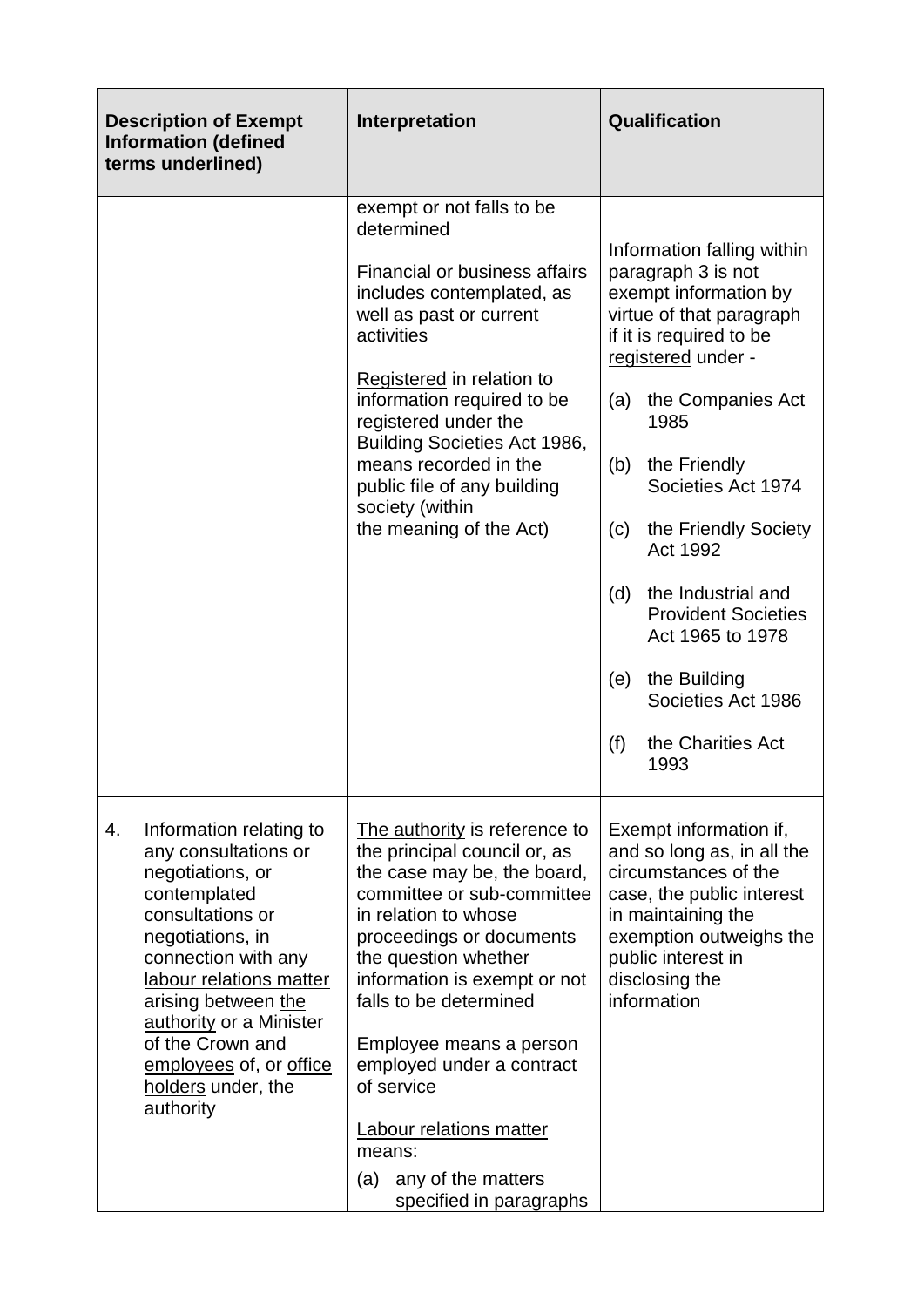|    | <b>Description of Exempt</b><br><b>Information (defined</b><br>terms underlined)                                                | Interpretation                                                                                                                                                                                                                                                               | Qualification                                                                                                                                                                                                     |
|----|---------------------------------------------------------------------------------------------------------------------------------|------------------------------------------------------------------------------------------------------------------------------------------------------------------------------------------------------------------------------------------------------------------------------|-------------------------------------------------------------------------------------------------------------------------------------------------------------------------------------------------------------------|
|    |                                                                                                                                 | (a) to (g) of Section 218<br>of the Trade Union and<br><b>Labour Relations</b><br>(Consolidation) Act<br>1992 (matters which<br>may be the subject of a<br>trade dispute, within<br>the meaning of the<br>$Act)$ ; or<br>(b)<br>any dispute about a<br>matter falling within |                                                                                                                                                                                                                   |
|    |                                                                                                                                 | paragraph (a) above<br>(applies to trade disputes<br>relating to office holders as<br>well as employees)<br>Office holder in relation to<br>the authority, means the<br>holder of any paid office                                                                            |                                                                                                                                                                                                                   |
|    |                                                                                                                                 | appointments to which are<br>or may be made or<br>confirmed by the authority<br>or by any joint board on<br>which the authority is<br>represented or by any<br>person who holds any such<br>office or is an employee of<br>the authority                                     |                                                                                                                                                                                                                   |
| 5. | Information in respect<br>of which a claim to<br>legal professional<br>privilege could be<br>maintained in legal<br>proceedings |                                                                                                                                                                                                                                                                              | Exempt information if,<br>and so long as, in all the<br>circumstances of the<br>case, the public interest<br>in maintaining the<br>exemption outweighs the<br>public interest in<br>disclosing the<br>information |